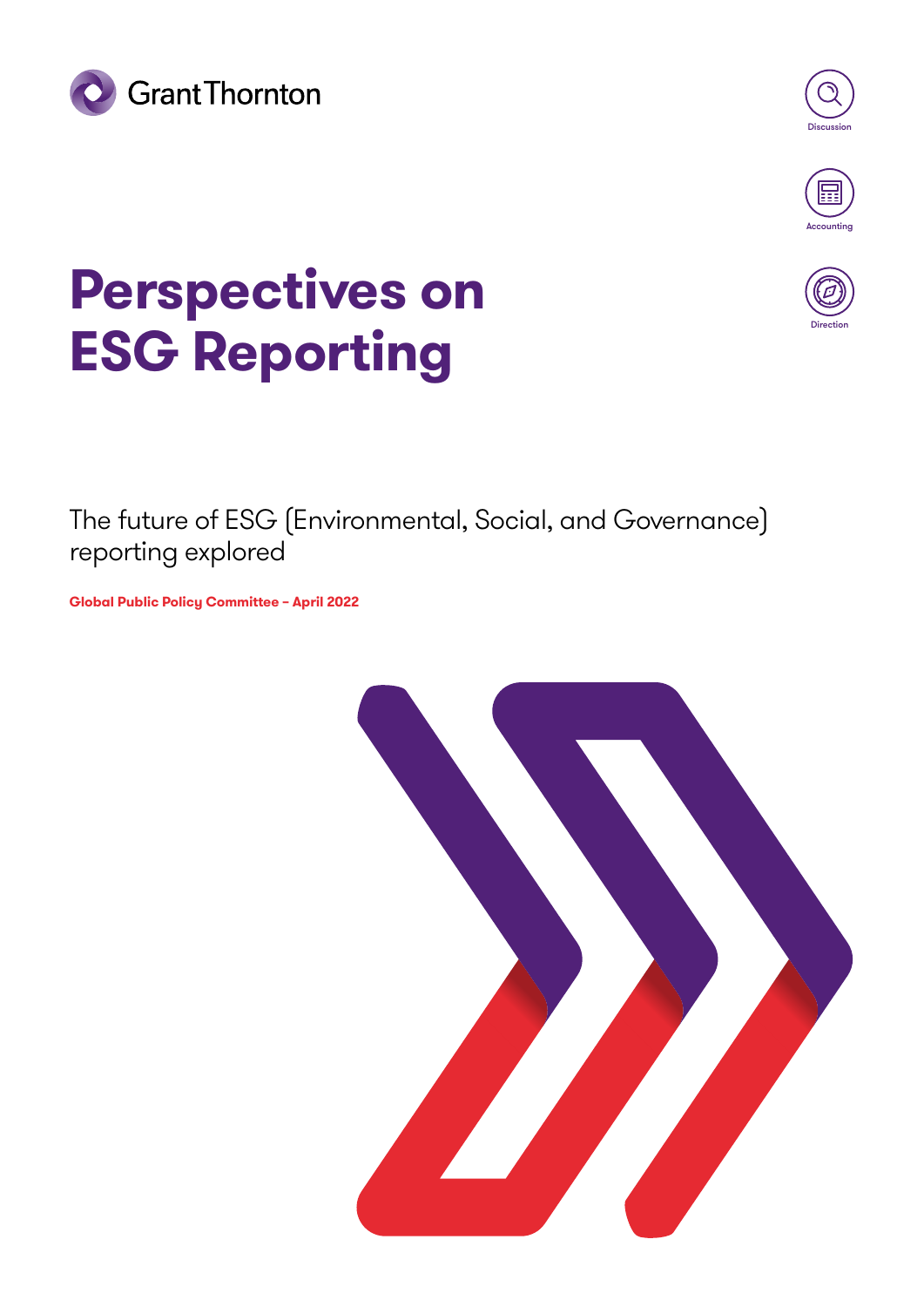# **Preface**

We are pleased to share 'Perspectives on ESG Reporting – The future of ESG Reporting explored' which has been issued by the Global Public Policy Committee (GPPC).

The GPPC comprises representatives of the six largest accounting networks being BDO, Deloitte, EY, Grant Thornton, KPMG and PwC.

The Environmental, Social, and Governance (ESG) reporting landscape is evolving rapidly and will change even more so in the coming months and years, and as a result has become a focus of the GPPC.

Consequently, the GGPC has brought together representatives from the reporting and assurance, corporate governance, investor and policy making communities from across the world to participate in four<sup>1</sup> regional roundtable discussions to consider the current ESG reporting landscape so they could contribute their knowledge and experience on this complex topic.

These discussions, held under the Chatham House Rule<sup>2</sup>, focussed on answering three broad questions on ESG reporting and assurance which were:

- where are we now?
- where do we want to go?
- how do we get there?

with a view to helping standard setters and public policy decision makers identify potential approaches to better align corporate reporting and auditing solutions with stakeholder and societal objectives.

This paper draws out key points made by the roundtable participants and highlights areas where there is both convergence and divergence of opinion. They are summarised under the following headings:

- There is clear agreement that there are gaps between what is desired and what is delivered, with a focus on climate
- There is a divergence of opinion on the root causes of the current gap
- Data is a challenging issue
- Materiality is critically important
- Integrated reporting or separate sources for different users?
- Consistent global standards are needed, and policymakers must step up; the ISSB broadly welcomed
- Robust assurance is essential
- New skillsets needed and a whole of ecosystem effort.

If you would like to discuss any areas of this paper in more detail, we encourage you to contact either Sarah Carroll, Grant Thornton International, Director – Sustainability Reporting at [sarah.carroll@gti.gt.com](mailto:sarah.carroll%40gti.gt.com?subject=) or your local Grant Thornton representative.

<sup>1</sup> The regional areas were the Americas, EMEA (Europe, Middle East and Africa), Asia Pacific and Oceania

<sup>2</sup> When a meeting, or part thereof, is held under the Chatham House Rule, participants are free to use the information received, but neither the identity nor the affiliation of the speaker(s), nor that of any other participant, may be revealed.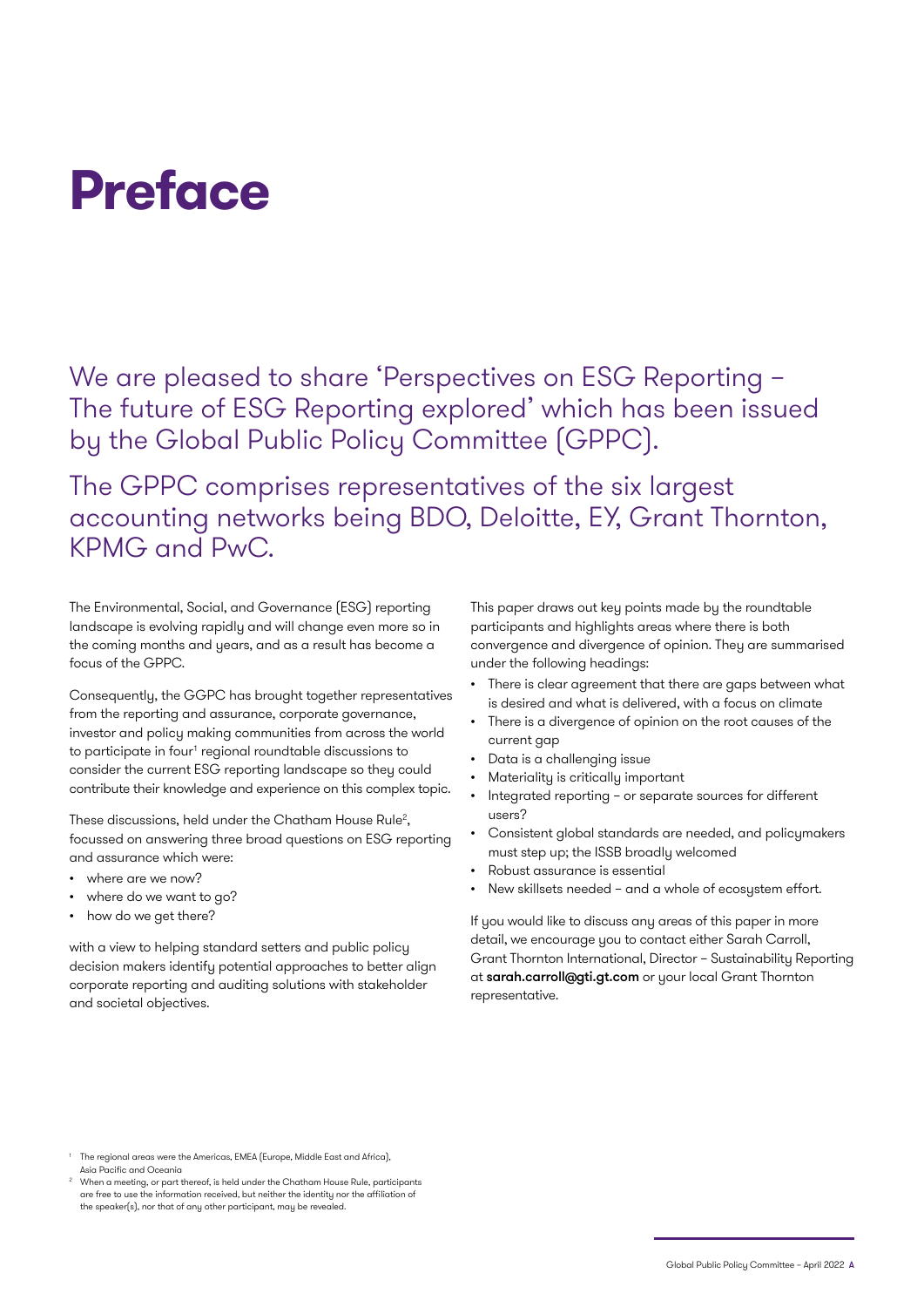

### **Perspectives on ESG Reporting The future of ESG reporting explored**

Towards the end of 202[1](#page-2-0), the GPPC<sup>1</sup> brought together stakeholders representing various groups in the corporate reporting ecosystem<sup>[2](#page-2-1)</sup> in four regional discussions to explore Environmental, Social, and Governance (ESG) corporate reporting and assurance of the future. Representatives from the reporting and assurance, corporate governance, investor, and policymaking communities across the Americas (United States, Mexico, Canada and the Latin American region), Asia-Pacific (Japan, Singapore, Hong Kong, Malaysia), EMEA (Europe, Middle East and Africa), and Oceania (Australia and South Pacific island groups) were invited to take part in the roundtables based on their knowledge and experience with relevant topics.

The discussions explored the current ESG reporting landscape in terms of 1) Where we are now, 2) Where we want to go, and 3) How to get there. Grounded in the understanding that there may be a disconnect between what current accounting and auditing reporting standards require and permit, and what some investors and stakeholders are expecting, the discussions were held under the Chatham House Rule<sup>[3](#page-2-2)</sup>and were designed to explore potential approaches to better align corporate reporting and auditing with stakeholder and societal objectives.

The report below draws out key points that were made by the roundtable participants, in particular examining areas of convergence and divergence of opinion. Certain participants' remarks are quoted (in italics) throughout the report with attribution by category of participant rather than name and organisation. This attribution is designed to help understand the perspective from which comments were made, rather than to suggest that any position is typical or otherwise of a particular stakeholder group. For a full list of participant categories, please see Appendix A.

#### **1. There is clear agreement that there are gaps between what is desired and what is delivered, with a focus on climate**

There was general agreement amongst participants that reporting needs to change to better account for climate-related risks, and indeed wider ESG risks. Investors, for example, are demanding more information to make better informed decisions about where to allocate capital.

*There are gaps between investor expectations for reporting on climate risk and what companies deliver.*

*TCWG, Oceania*

<span id="page-2-0"></span> $1$  The Global Public Policy Committee (GPPC) is the global forum of representatives from the six largest accounting networks: BDO, Deloitte, EY, Grant Thornton, KPMG, and PwC, which has as its public interest objective, the enhancement of quality in auditing and financial reporting.

<span id="page-2-1"></span><sup>2</sup> Participants represented stakeholder groups including investors and asset managers, investor associations, corporate preparers and ESG leaders, business organizations, those charged with governance (TCWG) including audit committees and corporate boards, auditors/assurers, and professional bodies.

<span id="page-2-2"></span><sup>&</sup>lt;sup>3</sup> When a meeting, or part thereof, is held under the Chatham House Rule, participants are free to use the information received, but neither the identity nor the affiliation of the speaker(s), nor that of any other participant, may be revealed.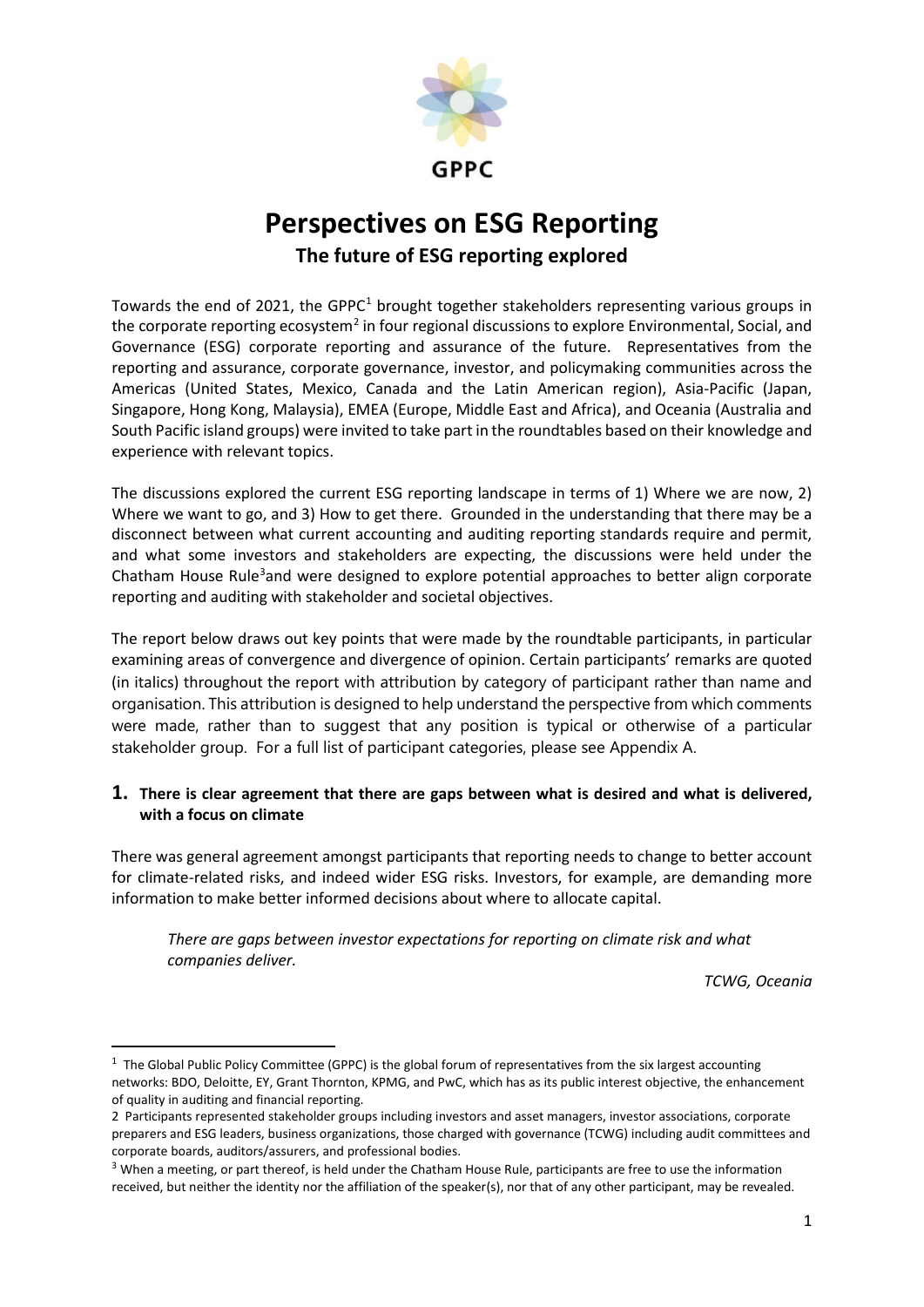

One assurer/professional body participant in the Americas observed that current reporting is designed to present a historical perspective of what you have achieved, and not necessarily to capture forwardlooking information or assess what your impact will be. There is a need for standards both for reporting on ESG performance metrics in terms of what a company has accomplished to-date and for capturing a more forward-looking view on impact.

*"Everyone is in violent agreement that we need better reporting, and that is the journey we are on. There are differences of views between folks -- investors and often companies and professional accountants – on what is required by current standards."*

*Assurers and professional bodies, EMEA*

#### **2. There is a divergence of opinion on the root causes of the current gap**

In three of the four roundtables, when asked what is driving the gap between what investors and others expect companies to present in their financial statements and what is currently provided, a plurality identified: "Financial reporting, accounting, and auditing requirements today are outdated and need to evolve…" (A plurality of participants in the Asia-Pacific roundtable identified: "Companies need more time to finalize the climate assessments and their impact on financial statements.")

There was nevertheless a divergence between those who attributed the information gap to inadequate standards and those who faulted inadequate application of existing standards.

For some, the key issue is that standards have not kept pace with changing demand.

*"There's a disconnect between what current accounting and auditing standards require and what a growing number of stakeholders are expecting."*

#### *Academics and policy makers, Oceania*

One participant in EMEA argued that (despite the guidance issued by IASB and IAASB) current reporting and auditing standards lack the specificity, or in some cases even the permission, to enable companies and auditors to meet investor expectations. An example was the IAS 36 impairment test. Where the recoverable amount of assets is based on their value in use, future cash flows are required to be estimated on the basis of the assets in their current condition and future restructurings are not permitted to be taken into account. Forecasted cash flows are also required to represent management's best estimate of future cash flows, which would not necessarily represent a net zero scenario, and instead be a projection based on a number of possible future outcomes.

However, others felt that current IFRS standards are broadly adequate, and the issue rests in how the standards are applied.

*"I think it's more the application of the standards rather than the standards… There may be a need to change some standards down the road, but as a starting point it's about incorporating the risk into the current standards and the current framework."*

*Academics and policy makers, EMEA*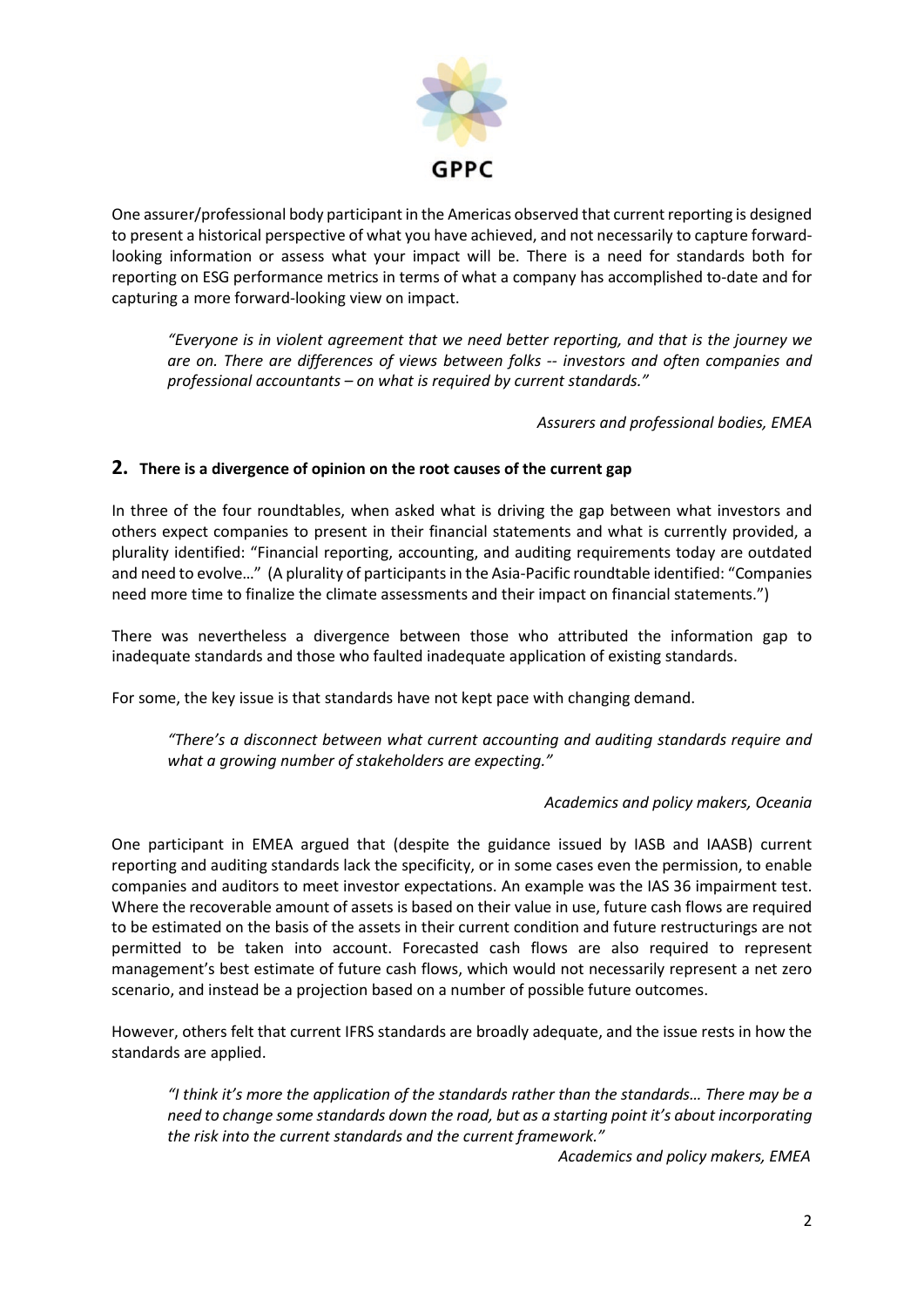

For some, there was a view that climate is often a material financial risk and, therefore, should be factored into financial statements under current standards:

*"We are dealing with perceptions, including a lack of evidence that companies are incorporating material climate-related matters in their financial statements, that climaterelated assumptions are not visible in financial statements, and that companies don't have a consistent story in their ESG reporting."*

*Academics and policy makers, Oceania*

Some put forward the argument that, given the pace of change, companies need more time to adequately perform climate risk assessments and provide climate-related disclosures. In the Asia-Pacific discussion, participants cited a number of contributing factors, including a lack of talent and knowledge within the corporate and audit communities necessary to understand complex and often highly scientific-based data and prepare and assure reports in accordance with a number of different reporting frameworks.

On the other hand, one investor/investor association participant rejected the argument outright that more time is needed for companies to prepare, firmly believing that the IASB has made it clear that climate risk is a material economic risk like any other and thus, is subject to the same disclosure requirements.

*"We've been talking about this for a long time – we're six years out from the Paris agreement. It's hard to see … What more signal is required, from government, from society, from the financial system that this is a material issue?"*

*Investor and investor associations, Asia-Pacific*

#### **3. Data is a challenging issue**

Another area in which there was widespread agreement across the discussions is that obtaining the right data is difficult. The quality of models, results, usability and reliability varies from an actionoriented perspective, but generally do not yet meet the standards of quality that companies need to meet investor demand.

*"Garbage in, garbage out. Poor data quality can result in poorly informed investment decisions, which impacts capital markets."*

*Companies and business organizations, Americas*

In particular, obtaining data for Scope 3 emissions is challenging, relying heavily on calculations and estimations. A company/business organization participant in the Americas noted that certain companies believe these types of disclosures are akin to nothing with which they have previously dealt, and the technologies for capturing the data to support these disclosures have not evolved quickly enough to meet regulatory and investor demand.

But one investor association participant took a different perspective on the data issue, suggesting that there is almost too much data out there. Companies are reporting a wealth of information but are not assigning "weight" to each data point against what is actually material to investors.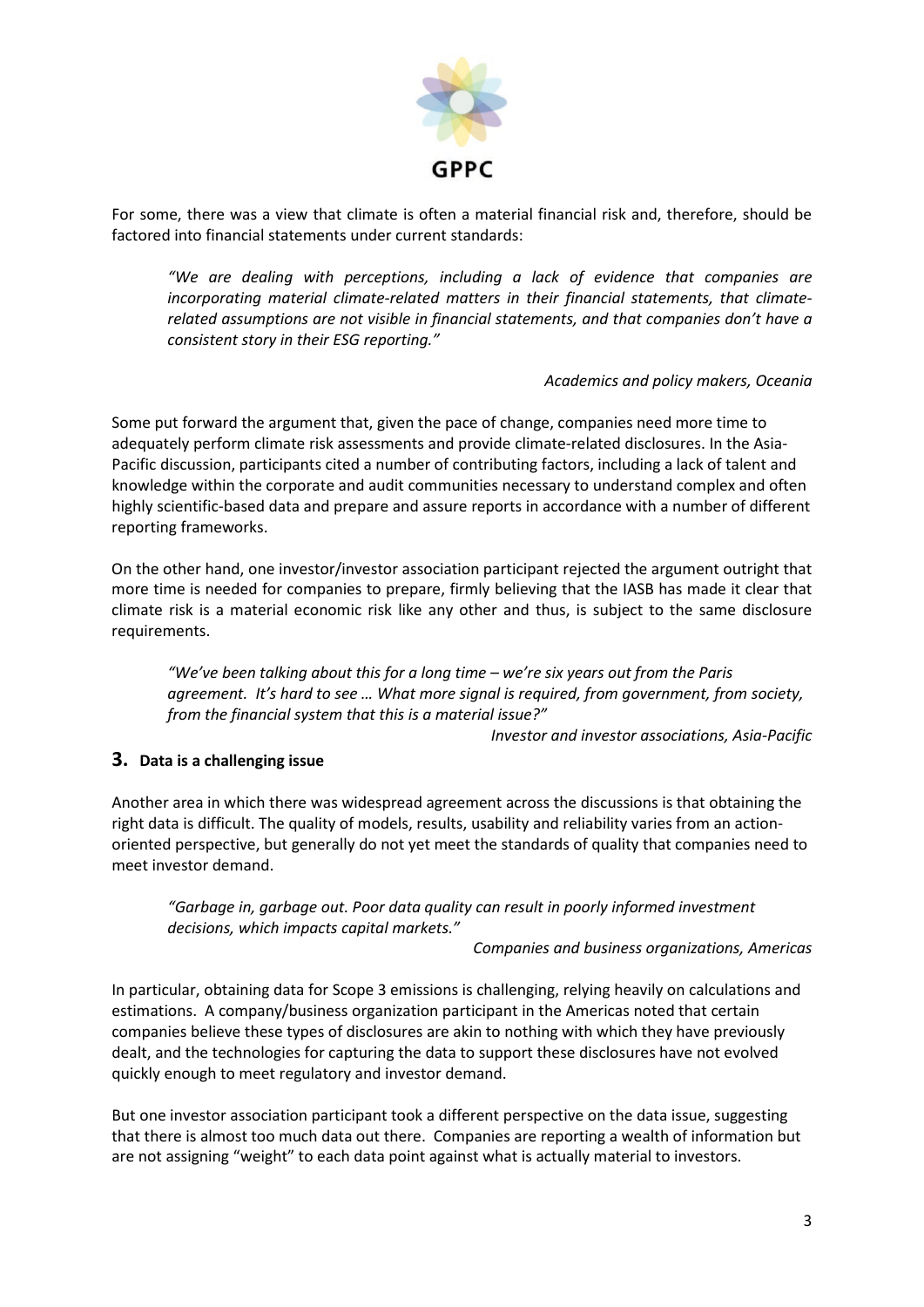

*"But what they're finding difficult to ascertain is which data points are actually material. And if they give equal weighting to each data point, then they're going to come up with the wrong investment analysis. They're struggling with which are the material data points."*

*Investors and investor associations, Americas*

#### **4. Materiality is critically important**

Another key concept that was widely debated – with differing views – is materiality. How do you define what is material in ESG terms and how do you reconcile the different perspectives of different stakeholders? Additionally, how can quantitative materiality be applied to narrative-based reporting on Key Performance Indicators (KPIs), for example, or sensitivity analyses?

In the Asia-Pacific discussion, a fundamental disagreement over what is material was seen as a primary driver of the gap between what companies are reporting and what investors are seeking.

*"I cannot believe that companies and auditors would be signing off on accounts that did not include this as a risk unless they had this view already, that climate was not a material risk to their business. And that, I guess, is where the frustration is being felt. Investors are saying this is material to our investment decision-making, but companies are saying, 'Well, our best judgment and the judgment of our accountants and our auditors, is that this is not material to our financial statements.'"*

*Investor and investor associations, Asia-Pacific*

In EMEA, some expressed support for SASB's approach to standards<sup>[4](#page-5-0)</sup>, and a desire for companies to form a materiality assessment that stakeholders can then challenge.

*"Looking at the materiality and saying that what is most important for individual companies, the danger is to say we have climate change and a social risk, or other environmental risks. Part of this is about the board doing the analysis to understand what are the most important ESG risks and telling their investors about it. Which is why a lot of investors support SASB because it has the materiality lens."*

*Academics and policy makers, EMEA*

There was a view also that a greater focus on materiality would widen the focus to topics related to the "S" (e.g., social/human capital, diversity) and "G" (e.g., governance/board oversight).

*"What about G? We know about biodiversity; we know about environment. G, deserves a full place. Long term risks for companies to highly correlate how many risks are in the governance of a company."*

*Assurers and professional bodies, EMEA*

#### **5. Integrated reporting – or separate sources for different users?**

<span id="page-5-0"></span><sup>4</sup> SASB describe their work as 'identifying the subset of ESG issues most relevant to financial performance in each of 77 industries… based on extensive feedback from companies, investors, and other market participants as part of a transparent, publicly-documented process.'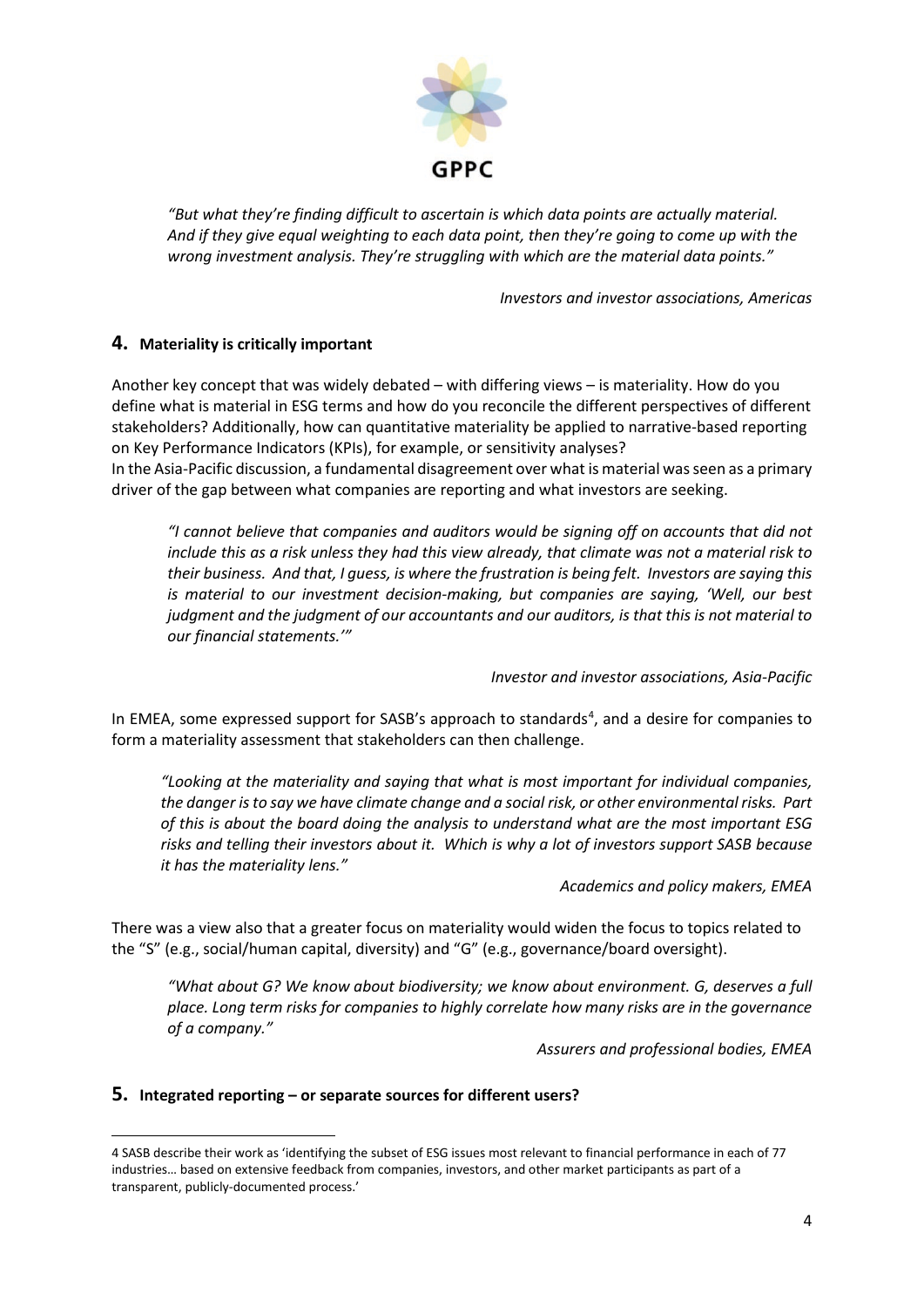

Turning more to solutions, one aspect that was widely discussed was the manner of reporting of key ESG related information. There was some divergence here.

In the Americas, for example, many commenters across participant categories expressed the notion that ESG reporting can serve different purposes depending on the user. Generally, commenters believed there should be differentiation between what is reported in or *with* a company's financial statements and what should be transmitted through other sources such as Corporate Sustainability Reports (CSR).

This was mirrored in Asia-Pacific, where there was wide agreement among participants that there exists a multitude of diverse stakeholders with varying interests in ESG-related information. Thus, disclosures should be packaged in different ways and may differ in terms of content and detail based on the audience. However, the majority of participants agreed that material information should be reflected in reports that contain audited financial statements, whereas certain, forward-looking information such as that currently reported under the GRI framework could remain in a company's sustainability reports or other non-financial reports.

*"You must have material ESG information in the annual report because it is actually a part of a well- functioning company. A company that is functioning well will be managing and will be monitoring both its key risks and opportunities.*"

#### *Investors and investor associations, Asia-Pacific*

In EMEA, there was a view that the link between financial reporting and the management narrative needs to be clearer and more consistent. Some participants argued that a key step forward would be more intrinsic connection between the assumptions and views set out in the management report with the assumptions that sit behind financial reporting.

*"The point about cash flows is that the front-end assumptions link to resulting numbers. For example, impairment testing is about cash flows and does need to factor in climate."*

*Academics and policy makers, EMEA*

This led towards the view that financial and ESG reporting need to become more converged:

*"I don't like to distinguish between financial information and non-financial information anymore. This is the information investors need. We need to treat it all in the same way."*

*Companies and business organizations, EMEA*

#### **6. Consistent global standards are needed, and policymakers must step up; ISSB broadly welcomed**

However reporting is treated, there was agreement across the four regional discussions that clear and consistent global standards are critical. For some, policymaking has not been keeping pace. From the perspective of one business organization participant in the Americas, for example, the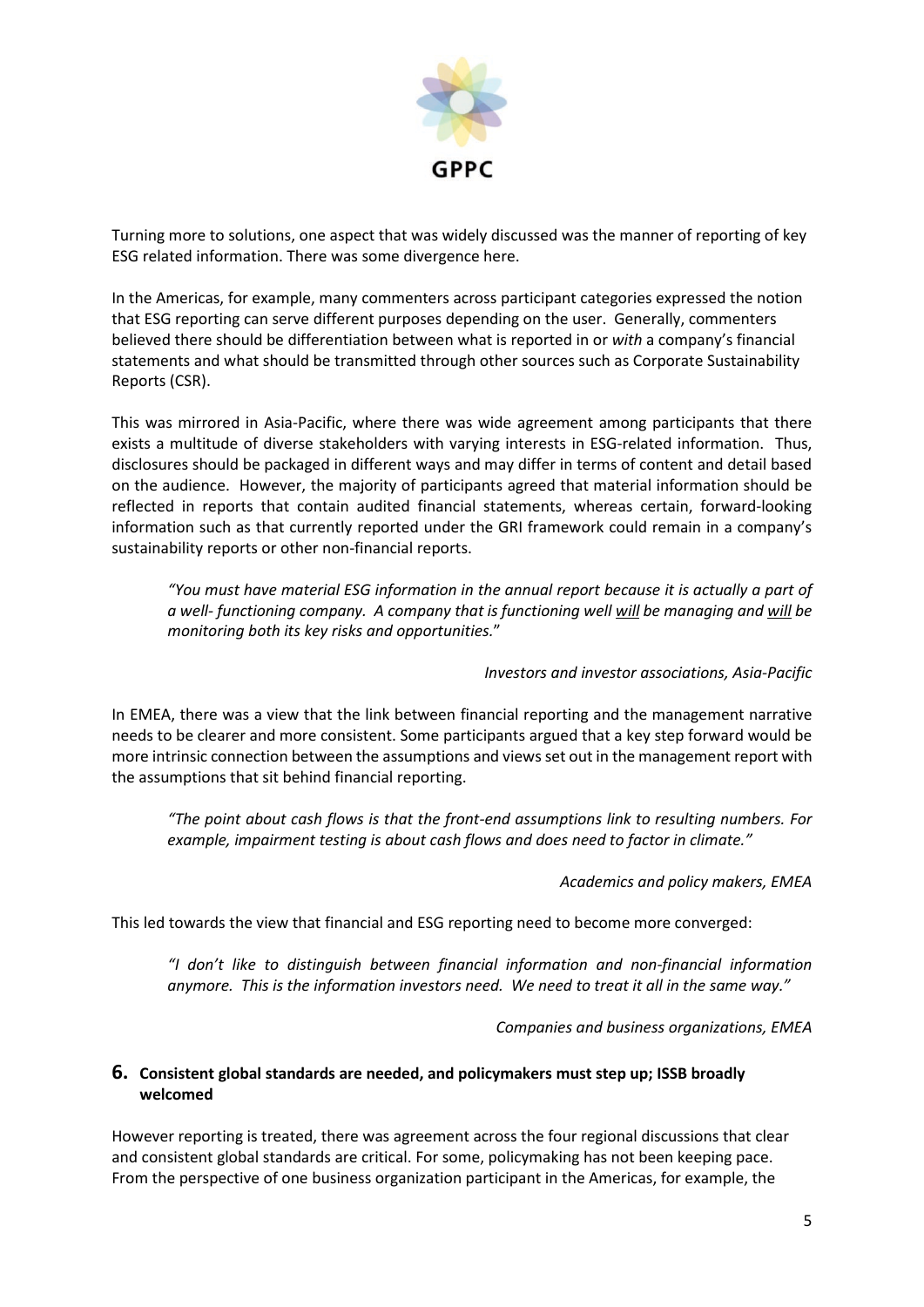

domestic regulatory and policy environment in the U.S. is lagging behind, although important Securities and Exchange Commission (SEC) rulemakings on ESG-related disclosures are expected in 2022<sup>[5](#page-7-0)</sup>. Absent these regulations, companies continue to struggle with what they are measuring and what different jurisdictions are or will be requiring in the future. Having policies in place will help take out uncertainty in the marketplace, one company participant asserted, and help companies with decisions on what and how to measure and report. One Americas participant observed:

*"We want our regulators to provide us with guidance that isn't necessarily there."*

*TCWG, Americas*

In a related vein, participants in EMEA expressed frustration over the proliferation and fragmentation of frameworks.

*"In the next two years we are expecting CSRD, EU sustainability standards, IFRS, social taxonomy and these are just a few things we are looking ahead at. I have to tell you methods, processes, IT systems -- they have to be prepared to bring the data together which is needed by the financial community. We are absolutely willing to deliver that, but it will take some time for us. As long as we have five, six, seven frameworks to fulfil, this is really a struggling process."*

*Companies and business organizations, EMEA*

In the Americas, there was widespread support among participants for a global baseline of ESG reporting standards which could be supplemented by additional standards for matters of local importance.

Many participants across categories and regions specifically applauded the creation and direction of the International Sustainability Standards Board (ISSB), seeing it as the best path forward toward a single set of globally accepted standards. In Asia-Pacific, one participant said:

*"I welcome the direction that the ISSB seems to be going… the ISSB and IASB seem to be very much investor-focused with integrated reporting at its core."*

#### *Companies and business organizations, Asia-Pacific*

The positive perception was generally shared in Oceania, where many participants felt the ISSB framework is largely cause for optimism, especially if it serves as a baseline that allows for supplemental reporting based on local markets and industry needs. Some believed that the ISSB framework would address the current challenges and clarify reporting requirements that meet investor and societal expectations and improve consistency of reporting.

<span id="page-7-0"></span><sup>5</sup> Since the date of the Americas Roundtable (December 14, 2021), the SEC has issued a proposal for public comment entitled The Enhancement and Standardization of Climate-Related Disclosures for Investors. The full proposal is available [here.](https://www.sec.gov/rules/proposed/2022/33-11042.pdf)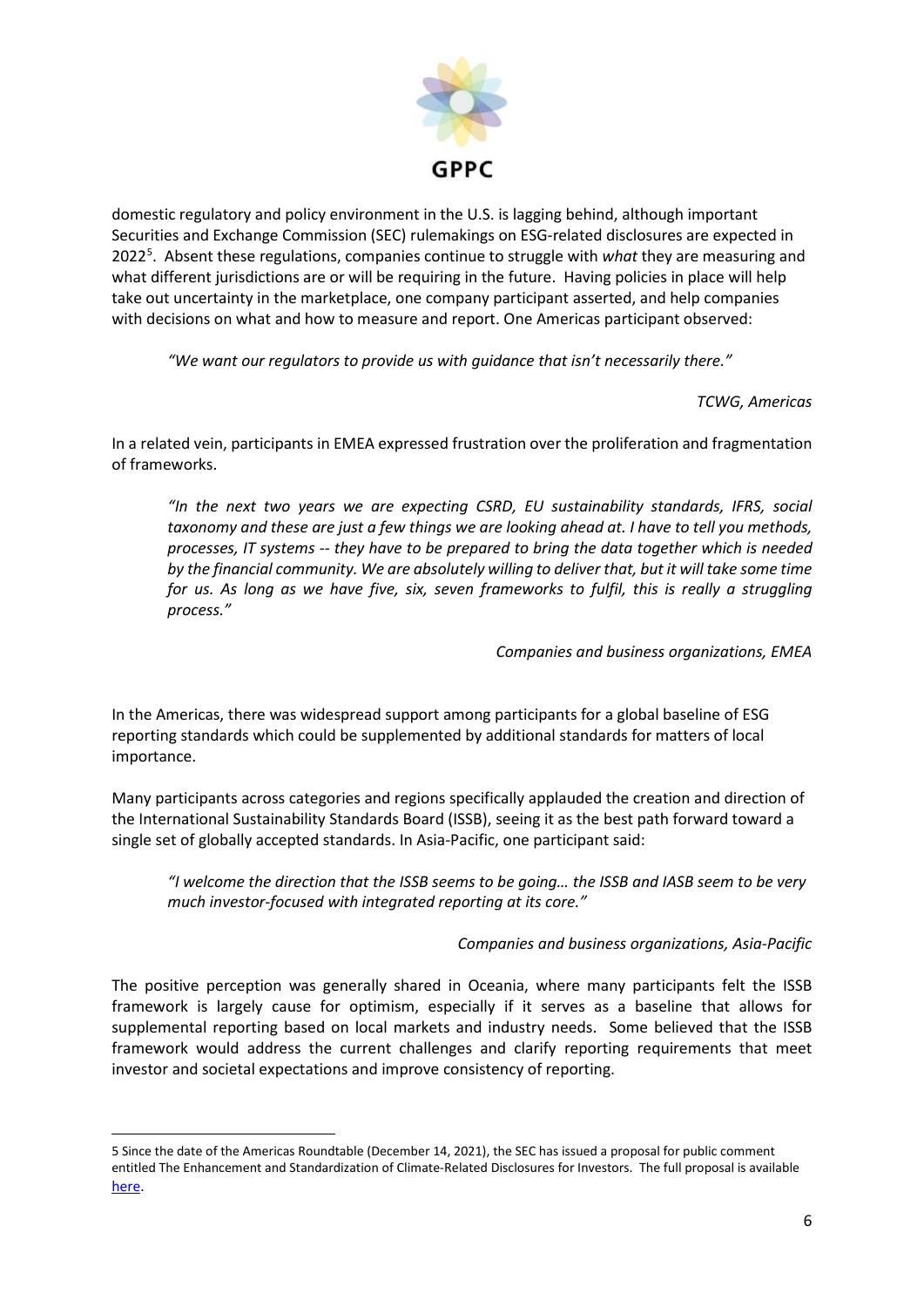

*"Consistency is the key. You never like to see certain countries reporting a certain way. We've become such a global environment … I would dare to think that we would have different systems, we need to try and prevent as much as possible separate systems coming around – even if it isn't initially so. I think governments need to show leadership in this area."* 

*Assurers and professional bodies, Oceania*

In EMEA, there was also support for the ISSB and for a 'building blocks' approach where a global baseline could be built upon in different jurisdictions:

"*Building block 1 is the global base line of information which is needed by investors in capital markets. Building block 2 issues will be jurisdiction specific public policy issues. The system has to accommodate the local jurisdiction initiatives that will be public policy-driven by the government in those jurisdictions to get the reporting that they think they need in their jurisdiction.* It is naïve to think that these public policy issues in Europe would be the same in *North America, South America and Asia. But as long as we get the global baseline of investors in the capital markets it will be a huge win."*

*Companies and business organizations, EMEA*

#### **7. Robust assurance is essential**

There was general agreement amongst participants from across categories that some level of assurance over ESG reporting is important so that investors have confidence in the reliability of the reporting that drives their investment decisions.

*"The credibility that's provided by assurance is really important."*

*Investors and Investor Associations, Oceania*

*"I'm definitely a fan of having some level of assurance because otherwise it really is the wild, wild West."*

*TCWG, Americas* 

In Asia-Pacific, several participants across a broad spectrum of the reporting ecosystem agreed that assurance over the most material ESG information is essential to provide confidence and promote reliability and fairness of the data.

One investor association participant in the Americas expanded on the concept of assurance, pointing out that by its very nature of being grounded in probing, assurance also can improve the rigor of the disclosures. However, currently, there are some inconsistencies in assurance over ESG information, including who provides it, to what level (i.e., limited or reasonable), and what information is actually assured. Another investor association participant added that where assurance is taking place, it is in areas that are easily measurable and not over qualitative information which is a real issue for investors. These inconsistencies in sum are creating confusion in the marketplace.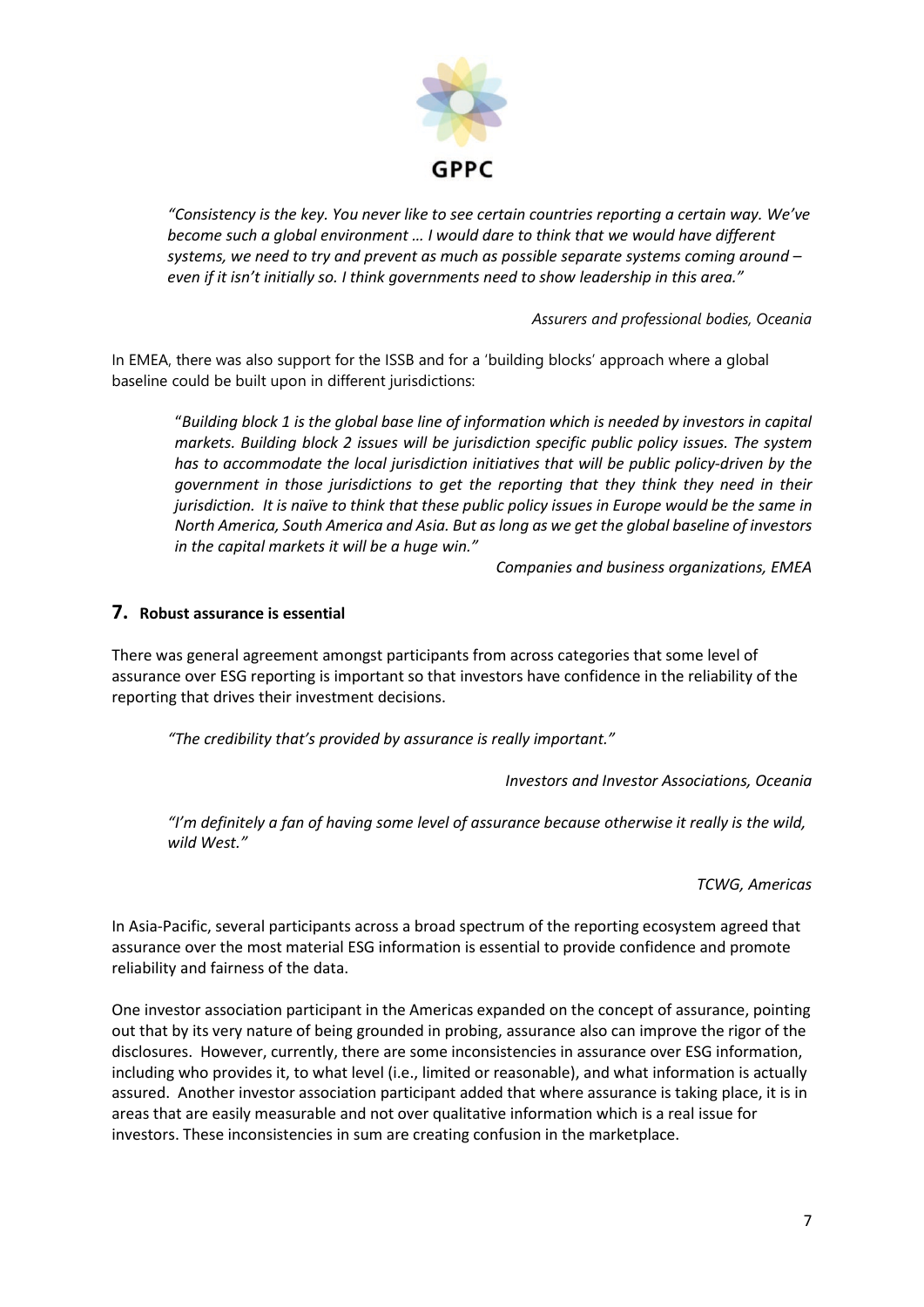

*"There is a lot of limited assurance over certain metrics; it's not accounting firms providing that assurance for the most part. I think people are taking comfort in the idea that there's assurance without really understanding what that assurance does. In the long run, it has to be moving back toward the profession that is so much better prepared."* 

*Investors and investor associations, Americas*

One investor/investor association participant in Asia-Pacific remarked that policymakers could actively work toward an accreditation system for certifying or qualifying auditors to provide the necessary assurance services, beginning with the creation of a core skillset. Such a measure, the participant concluded, would give assurers confidence in conducting assurance services and delivering the reports and give investors the confidence that the reports are reliable.

#### **8. New skillsets needed – and a whole of ecosystem effort**

The previous point about a new core skillset for assurance was part of a wider theme running through the discussions that new skills are needed across the piece to create a system in tune with the demands of the rapidly evolving ESG agenda.

For example, it was noted in the EMEA roundtable that an understanding of Scope 3 emissions, and the relative lack of such experts, is a challenge in the ability of reporting to deliver what is needed.

*"The boundary is a big problem. So is finding people who are fully conversant with what scope 3 gasses are. That's an enormous challenge for companies. One of the real issues is systems and controls to gather the data in the first place."*

#### *Academics and policy makers, EMEA*

At the same time, participants in EMEA expressed the view that getting to a change at scale and at the necessary pace is a team game and everyone in the ecosystem has a role to play to drive positive change – including preparers, assurers, standard setters, policy makers, investors, and others.

To that end, the words of one participant in Asia-Pacific felt significant: while imperfections may always exist, we must *"not let perfection be the enemy of the good."* This participant encouraged companies to "s*tart disclosing something and incorporating with your management systems*" believing that the quality of reporting can be improved over time.

In short, the task of creating ESG reporting that is fit for purpose confronts everyone collectively – every party in the ecosystem needs to play an active role, wherever they sit at present, and work together to create the solutions that are needed.